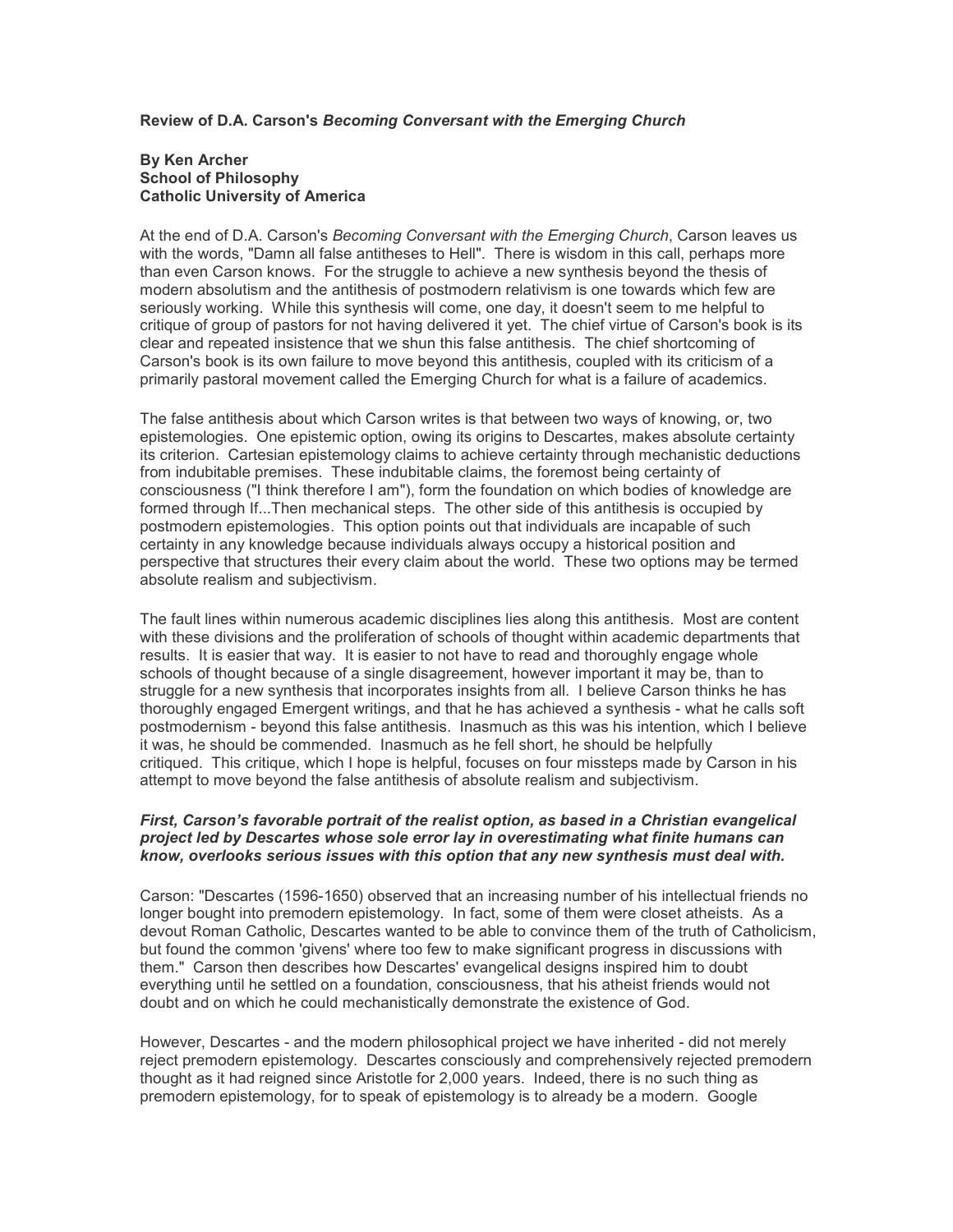"premodern epistemology" and you will find little, save some quotes from Carson. Only by ripping consciousness apart from the world, by presenting it as something separate from and prior to our knowledge of the world, did Descartes create a problem. Attempts to solve this problem are what we moderns call epistemology.

Classical thought thus had no need for epistemology. It is hard for us to imagine what this was like. It is hard to imagine a world in which solipsistic consciousness was unthinkable, for one could not imagine being conscious without being conscious of something or other. In such a preepistemological world, it was the job of philosophers to describe reality in its essence, via metaphysics, political philosophy, ethics, mathematics and so on.

So what was Descartes up to? He wasn't trying to convert non-Christians. He certainly wasn't continuing "the revival of classical learning" amidst "the relative freedom from monolithic ecclesiastical control achieved by the magisterial Reformation", as Carson writes in The Gagging of God. Descartes' Discourse on Method was published in 1637, in the midst of the horrific Thirty Years War, four years after Galileo was forced to abjure the theories of Copernicus. Indeed, it was in that year, 1633, that Descartes himself abandoned what would have been his first book, The World, which adopted a Copernican view of the planetary system, to be replaced by Discourse on Method as his first book followed in 1641 by Meditations on First Philosophy. Descartes' situation could not have been more different from the liberal, evangelical context painted by Carson.

Writing in Holland, where writers and royalty from across Europe were fleeing for their lives, Descartes set out to undermine the ideas behind the war by redirecting man's concerns from God and destiny to the self and science. Descartes writes at one point, "We should be concerned only with those objects regarding which our minds seem capable of obtaining certain and indubitable knowledge" (Rules for the Redirection of the Mind). This narrowing of man's concerns began with his "discovery" of consciousness in Discourse on Method: "[T]his truth 'I think, therefore I am' was so firm and sure that...I decided that I could accept it without scrupple as the first principle of the philosophy I was seeking....I knew I was a substance whose whole essence or nature was to think." This "idea" of consciousness became a given (Locke: "Self is that conscious thinking thing") and is so still today.

Descartes could have affirmed Aristotle's principle of non-contradiction, with which he was very familiar, as his first, indubitable principle. This, however, would not have achieved his aim. That the redirecting of human purpose from classical ends to the self as an end in itself was Descartes' intention is revealed through a close reading of his texts and in numerous private letters, such as the following: "...these six Meditations contain all the foundations of my physics. But please do not tell people, for that might make it harder for supporters of Aristotle to approve them. I hope that readers will gradually get used to my principles, and recognize their truth, before they notice that they destroy the principles of Aristotle" (To Marsenne, 28 January 1641). Such a sophistic move was anticipated, as many things were, by Plato, in his *Euthyphro*.

SOCRATES: Hatred and wrath my friend - what kind of disagreement will produce them? Look at the matter thus. If you and I were to differ about numbers, on the question which of two was the greater, would a disagreement about that make us angry at each other, and make enemies of us? Should we not settle things by calculation, and so come to an agreement quickly on any point like that?

EUTHYPHRO: Yes, certainly.

Descartes' achievement was thus to undermine classical reflection on the essence of things (e.g. the big questions) by redirecting man's attention towards solving a contrived epistemological problem, a problem Descartes solved by elevating foundationalist, mechanistic knowledge above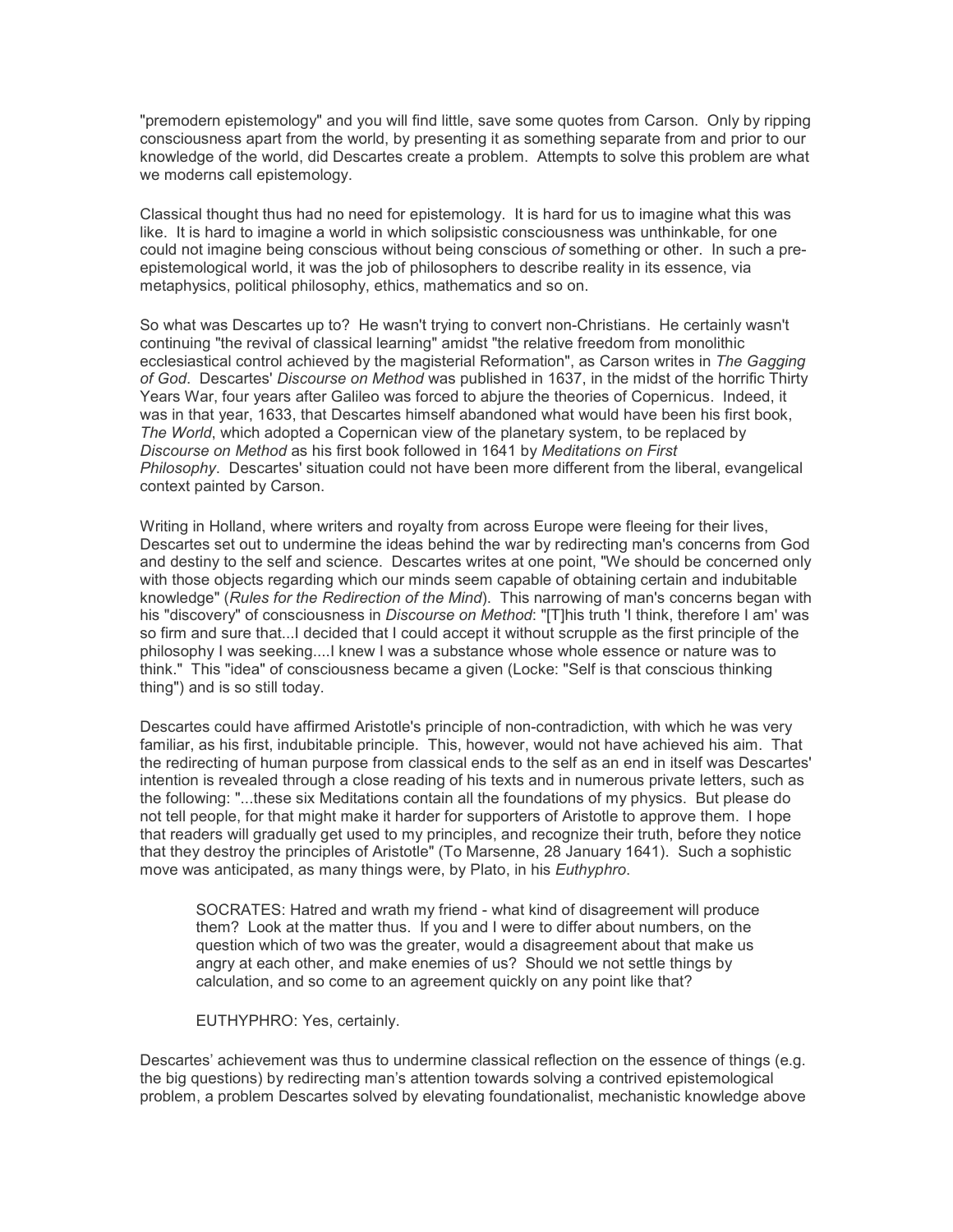all else (e.g. the peaceful, scientific questions). Nowhere in Carson's book do we find a concern for foundationalism. Carson's concern is for the particular foundation chosen by Descartes – the individual – given the finitude of the individual as understood by Carson's theology of the Fall. Foundationalism is not critiqued by Carson, "it's that by beginning with 'I,' the foundation is so unstable."

#### Second, Carson's third way beyond the false antithesis of absolute realism and subjectivism - what he calls soft postmodernism - is no third way at all, as it avoids answering the tough questions of either realism or subjectivism.

Carson: "[S]cholars who think of themselves as belonging in some sense to the postmodern camp tend, at this point, to divide into two camps….On the one side are those who…conclude that we human beings cannot have objective knowledge about anything. All we can ever sensibly mean by 'truth' is what is 'true' for some individual or group. Let us call this position hard or strong postmodernism. On the other side are those who admit that although human knowledge is necessarily perspectival…we human beings can in measure approach the truth in some objective sense. How they reach this conclusion we shall think about in a moment. Let us call this position soft or weak postmodernism.... I hold that it is possible and reasonable to speak of finite human beings knowing some things truly, even if nothing exhaustively or omnisciently." (p. 116)

However, Carson does not attempt here or elsewhere to demonstrate how objective knowledge is possible for finite humans. He postulates three models for how humans think – the fusion of horizons of understanding, the hermeneutical spiral and the asymptotic approach – without actually proving, objectively, any of them. This is a particularly perplexing feature of this book and of The Gagging of God. After a critical survey of postmodern writers, the reader is expecting a triumphant demonstration of Carson's third way beyond the current debate, only to find a postulated third way with no support or proof or demonstration. Even more perplexing is the sole thinker that Carson footnotes in support of his "soft postmodernism", Michael Polanyi, who appears in McLaren's A New Kind of Christian in multiple places as Neo's "favorite philosopher". The disagreement Carson has with McLaren becomes muddled.

The type of demonstration required by any epistemic claim such as Carson's soft postmodernism – that our knowledge can be both perspectival and objective at the same time – includes an engagement with the difficult questions that the two current positions – realism and subjectivism – pose to each other. For example, Descartes posed the question of indubitable knowledge: is there anything about which we can know without doubt? In Discourse on Method, he describes autobiographically his early education in classical learning which he expected to provide "knowledge of everything that is useful in life". "But as soon as I had completed this entire course of study, at the end of which one is ordinarily received into the ranks of the learned, I completely changed my mind. For I found myself confounded by so many doubts and errors that it seemed to me that I had not gained any profit from my attempt to teach myself, except that more and more I had discovered my ignorance." Descartes' subsequent search for indubitable knowledge is described at several points as "freeing us of all prejudices". This dichotomy – indubitable knowledge versus prejudiced knowledge – runs throughout early modern thought and continues into late modern and postmodern thought, which denies the possibility of indubitable knowledge. Carson's criticism of postmodernism for posing a false dichotomy of omniscience versus subjectivism is thus not fair, as the quest is not for omniscience but for indubitable knowledge. In fact, one sees here that this dichotomy of indubitable knowledge and prejudiced or perspectival knowledge is present not just in postmodern thought but begins in early modern Cartesian thought. The question of the existence of indubitable knowledge, answered by Descartes with his certainly of consciousness, is nowhere addressed by Carson. We are nowhere told what Carson believes we can know without doubt.

Neither is the late modern/postmodern question of subjectivity addressed by Carson's soft postmodernism, for the issue raised by Kant, and raised again by all subsequent epistemic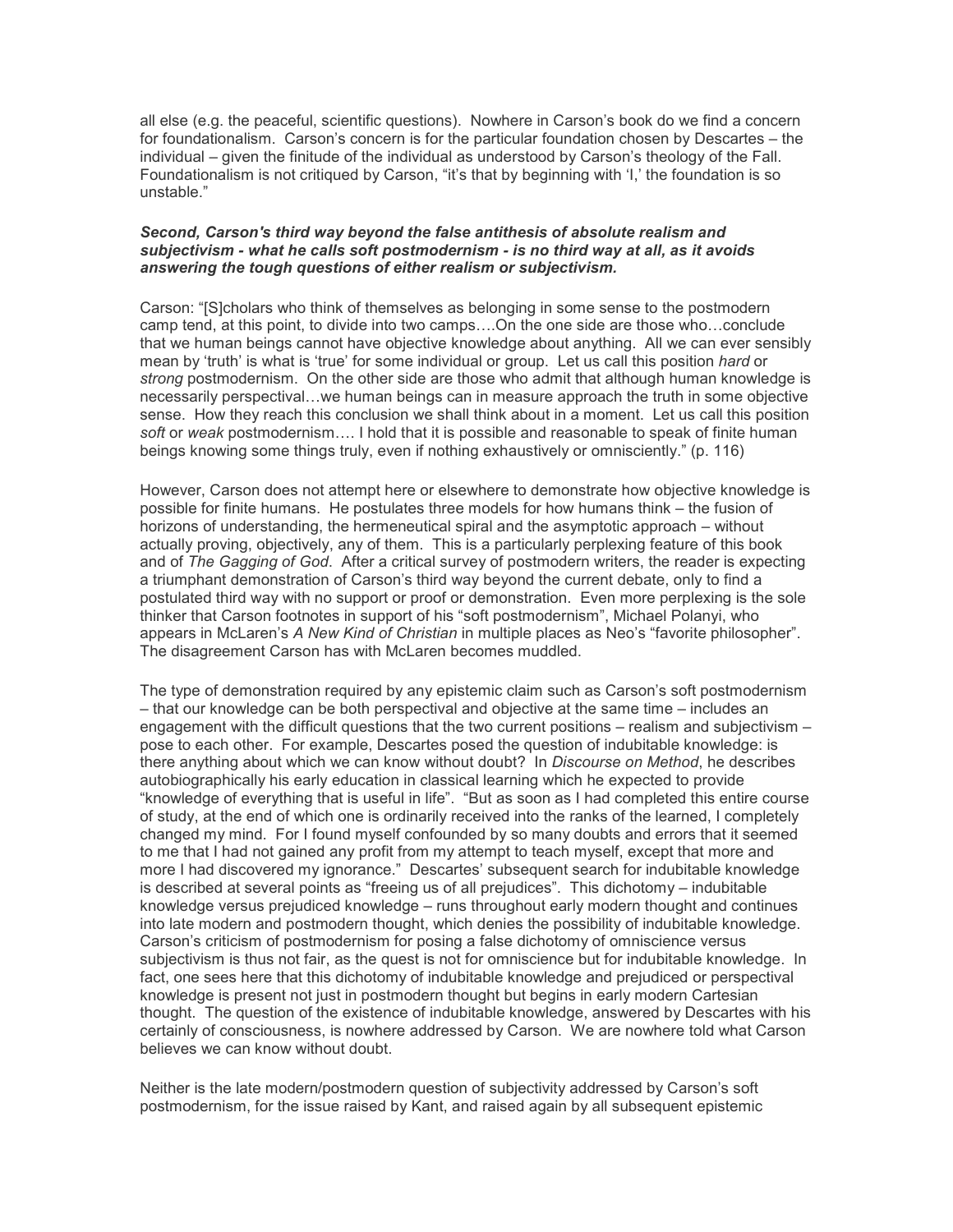thought is the location of knowledge. Why do we have any knowledge of the world? Is it because the world is rationally ordered and impresses itself on our passive mind or because our mind imposes rational order on the world? This is the question of objectivity versus subjectivity. From Kant forward, this question has had to be engaged and answered. Nietzsche and Heidegger radicalized the subjective option, such that subjectivity was itself a subjective prejudice, and had privileged reality as it is present to us. Heidegger wrote that this overlooks all of reality that is absent to us, as well as our own unreliable subjective vantage points given that existence is such that we are thrown into the world. These difficult claims clearly make problematic any claim to objective knowledge. And, like Descartes' quest for indubitable knowledge, Heidegger's quest to radicalize subjectivity by uncovering the illusion of subjectivity must be engaged by any attempt to move beyond the current debate. But never mind: Carson believes that knowledge can be both perspectival and objective.

## Third, an obvious place to search for a third way out of the modern-postmodern antithesis – premodern thought – is obscured by Carson's quick and faulty presentation of premodern thought.

What, then, is this "premodern epistemology" referred to by Carson? He writes, "[O]ur knowledge depends on revelation" and "This means that for the premoderns, epistemology does not begin with the self, with me: it begins with God." Carson here sets up his own false antithesis knowledge begins with either God or the self - that runs throughout the book. But what about knowledge beginning with reality, as it did for 2,000 years until Descartes? I would call on Carson to damn his own false antithesis, for both sides of his antithesis are still stuck within the modern epistemological "question". By preserving Descartes' contrived epistemological problem and presenting two potential solutions - a Cartesianized premodern option in which the "problem" is solved by starting with God and a kindler, evangelical Descartes who begins with the self - Carson distorts the options available to us today.

For a third option is to draw on premodern thought. As discussed earlier, there is no such thing as premodern epistemology. Descartes ripped consciousness apart from the world, and presented it as something separate from and prior to our knowledge of the world. This created a problem, a contrived problem in my opinion, and attempts to solve this problem are what we moderns and postmoderns call epistemology. Premodern philosophers could not conceive of consciousness apart from consciousness of something or other, and thus they spent their time presenting reality in its essence. For instance, political philosophy presented political reality. Ethics presented what virtuous people do. Metaphysics presented the essence of existence, or, being.

Moderns and postmoderns will surely ask of such naïve premodern thought, how does one resolve disputes in premodern philosophy? Where does authority lie in premodern thought? This question exposes the real break from premodern to modern thought. For, as discussed above, Descartes and the early moderns sought to quell the terrifying violence of their times by redirecting man's concerns from God and destiny to science and self. They thus needed to establish dramatic authority for their claims if they were to achieve their historic aims. Herein lies the importance of foundationalism.

Premodern thought was nonfoundationalist, whereas modern, Cartesian thought, as discussed above, introduced foundationalism as a central element of philosophy. (Premodern thought has been called nonfoundational realism, though this is somewhat misleading as it implies the modern leap from the conscious mind to reality, which premodern thought would reject. I use the term often though.) Authority, for premoderns, goes to those who provide the best clarifications of reality. The number of people who read Aristotle's Nichomachean Ethics or many other insightful (often fiction) books and think, "I've always known that, but here it is clarified really well", attests to the power of such books to clarify reality. Hence their authority. As books continue to clarify reality over generations, they form a canon. Obviously, a canon reflects the reality of a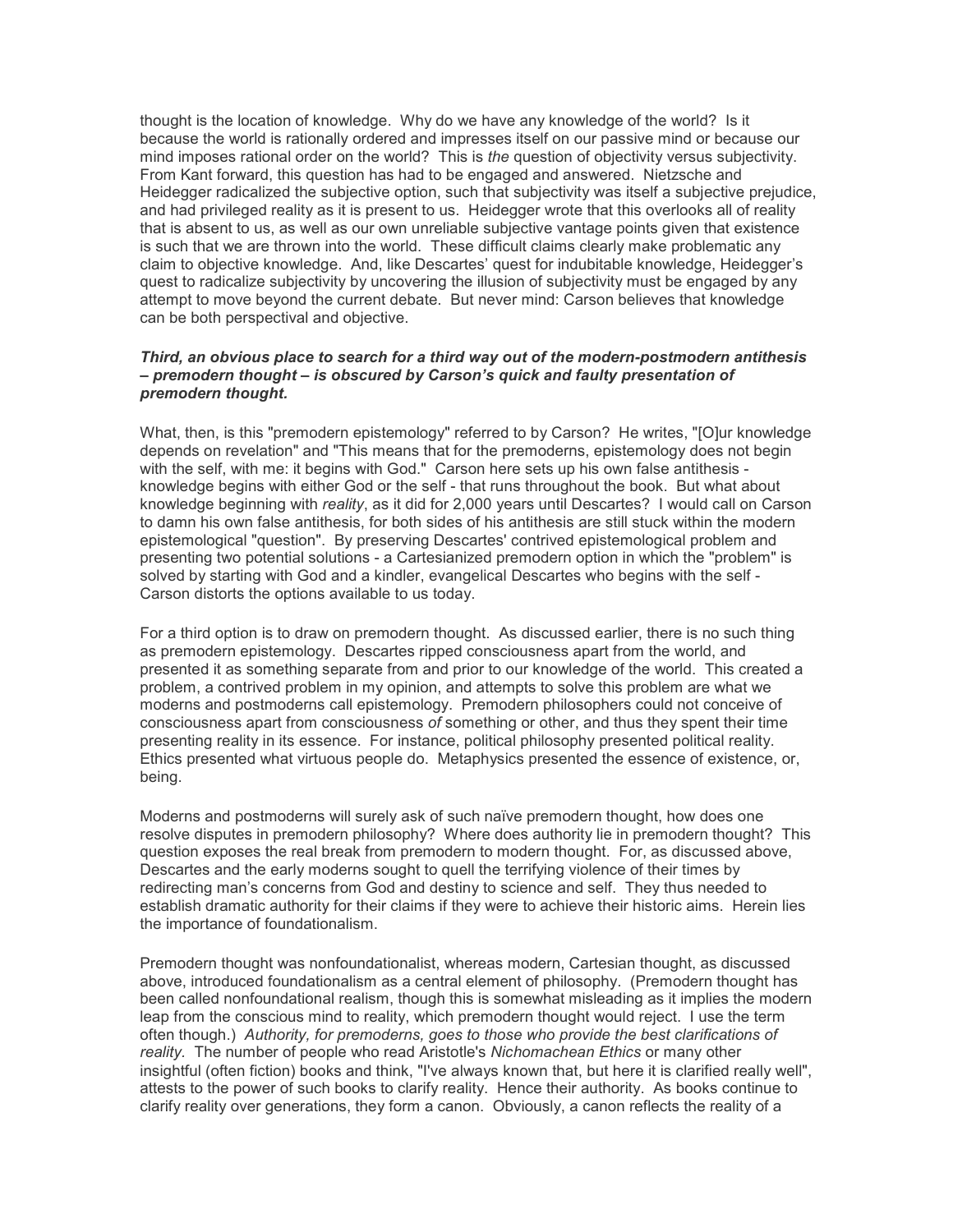certain group of people, for whom much of reality was inescapably absent. Nonetheless, some books are written by wiser people who reflect more carefully and comprehensively about reality than others.

Now this authority isn't the type of authority that garners absolute authority in a short amount of time. That was the purpose of foundationalism. Whereas the ancients aimed high and had low expectations, the early moderns (e.g. Descartes, Hobbes and Locke) aimed low (established philosophic foundations, such as consciousness or self-interest, for prephilosophic life) and had absolute expectations. One shouldn't be too quick to judge Descartes on this point, for the violent daily life of  $17<sup>th</sup>$  century Europe is difficult for most people today to comprehend.

This rediscovery of the spirit and style of premodern thought has been effected in large part through engagement with Edmund Husserl, who makes many of these points. Dallas Willard has engaged Husserl, as did Pope John Paul II, and both of them wrote extensively on these topics. Willard's writings on the Sermon on the Mount in The Divine Conspiracy are written with the assumption that Jesus was describing reality, reality in the Kingdom of God, not that Jesus was introducing indubitable claims about ethics on which a system of ethics could be built.

# Fourth, Carson critiques a primarily pastoral movement, the Emerging Church, for what is a failure of academics.

There are some in the Emerging Church, such as Tony Jones, who in their writings side with the subjectivist side of the antithesis discussed here. There are others, such as Brian McLaren, who have repeatedly made a prophetic call for a third way, but haven't provided that third way themselves in their writings. Neither Jones nor McLaren are professors; their primary occupation has been pastoring. In fact, most of those involved in the Emerging Church are pastors, not professors of philosophy or theology. They are pastors who see the antithesis Carson bemoans and side with the subjectivist option or see the need for a third way. It seems that Carson should have nothing but admiration for a group of pastors with such discernment, uncommon in the pastorate graduated by so many Protestant "preacher factories". They certainly should not be criticized for not having delivered the third way themselves.

Pastors are in a different position than professors, in that they encounter more directly the consequences of ideas. It is a timeless principle that the consequences of ideas are part of the ideas as well. Plato affirmed this, as did Descartes as discussed above. This principle of the consequences of ideas is central to McLaren's book, A Generous Orthodoxy, in which McLaren notices the orthodoxies that tend to lead to orthopraxy, as well as the orthodoxies that tend to lead to hate. I have discussed this extensively in my review of Generous Orthodoxy. Carson's review of Generous Orthodoxy in the current book is very critical, as he repeatedly chastises McLaren for overlooking the truth of the ideas of various orthodoxies. McLaren knows full well the debates of the truth of these ideas, and rightly sees that they are mired in the subtext of the false antithesis of absolute realism and subjectivism. He must still pastor, though. As a pastor, he has wisely discerned the consequences of ideas as an avenue to pastoring in truth while academics debate.

Carson's critique of the Emerging church seems to be softened in his chapter on the strengths of the Emerging Church (the shortest chapter), with which he concludes, "In other words, the emerging church has numerous strengths, and we should be grateful for them – but they are not exclusively theirs. In fact, I could list a substantial number of local churches that share the strengths of the movement but would not want to be identified with it." The chapter thus ends up as a backhanded complement, for why should the Emerging Church exist if it provides nothing that's not available in numerous local churches everywhere and, in addition, has such significant weaknesses that are unique to itself?